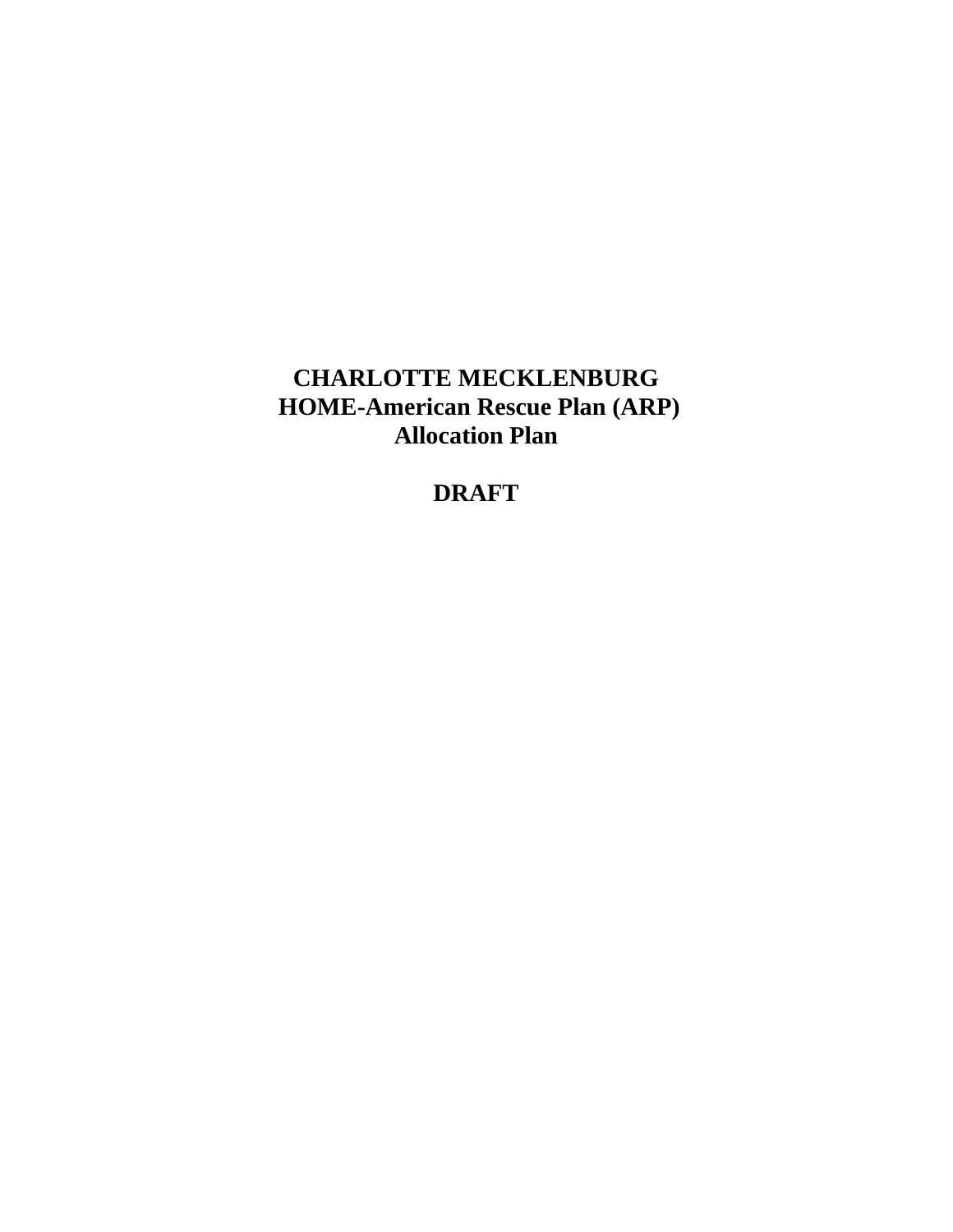## **Participating Jurisdiction:** City of Charlotte **Date:** Feb 18, 2022 (Draft)

# **Introduction**

In September 2021, the U.S. Department of Housing and Urban Development (HUD) announced the allocation of \$11,566,783 in a new grant called the Home Investment Partnerships Grant American Relief Plan (HOME-ARP) to the City of Charlotte.

The purpose of HOME-ARP funds is to provide homelessness assistance and supportive services through several eligible activities. Eligible activities include acquisition and development of non-congregate shelter, tenant based rental assistance, supportive services, HOME-ARP rental housing, administration and planning, and nonprofit operating and capacity building assistance. A certain portion of HOME-ARP funds must assist people in HOME-ARP "qualifying populations", which include:

- Sheltered and unsheltered homeless populations
- Currently housed populations at risk of homelessness
- Those fleeing or attempting to flee domestic violence or human trafficking
- Other families requiring services or housing assistance to prevent homelessness
- Those at greatest risk of housing instability or in unstable housing situations

To receive funding, the City of Charlotte must develop and submit to HUD a HOME-ARP Allocation Plan, which describes the distribution of HOME-ARP funds and identifies any preferences for eligible activities. The development of the HOME-ARP Allocation Plan must also be informed through stakeholder consultation and community engagement.

## **Consultation**

#### *Summarize the consultation process:*

The City of Charlotte is committed to ensuring all Charlotte-Mecklenburg residents have the opportunity to learn, understand and provide comments regarding the HOME-ARP Allocation Plan. While developing the plan, the city consults with its housing and community development partners. These partnersincluded nonprofit organizations, United Way, Veteran Administration, Inlivian and the Continuum of Care.

Based on partner feedback, a needs assessment, and gap analysis the city developed a draft plan which will be made available for 15 days for review and comment online. Finally, City Council will hold a public hearing prior to approving the plan. Citizen engagement results in better plans that more wholly reflect the needs and aspirations of all Charlotteans.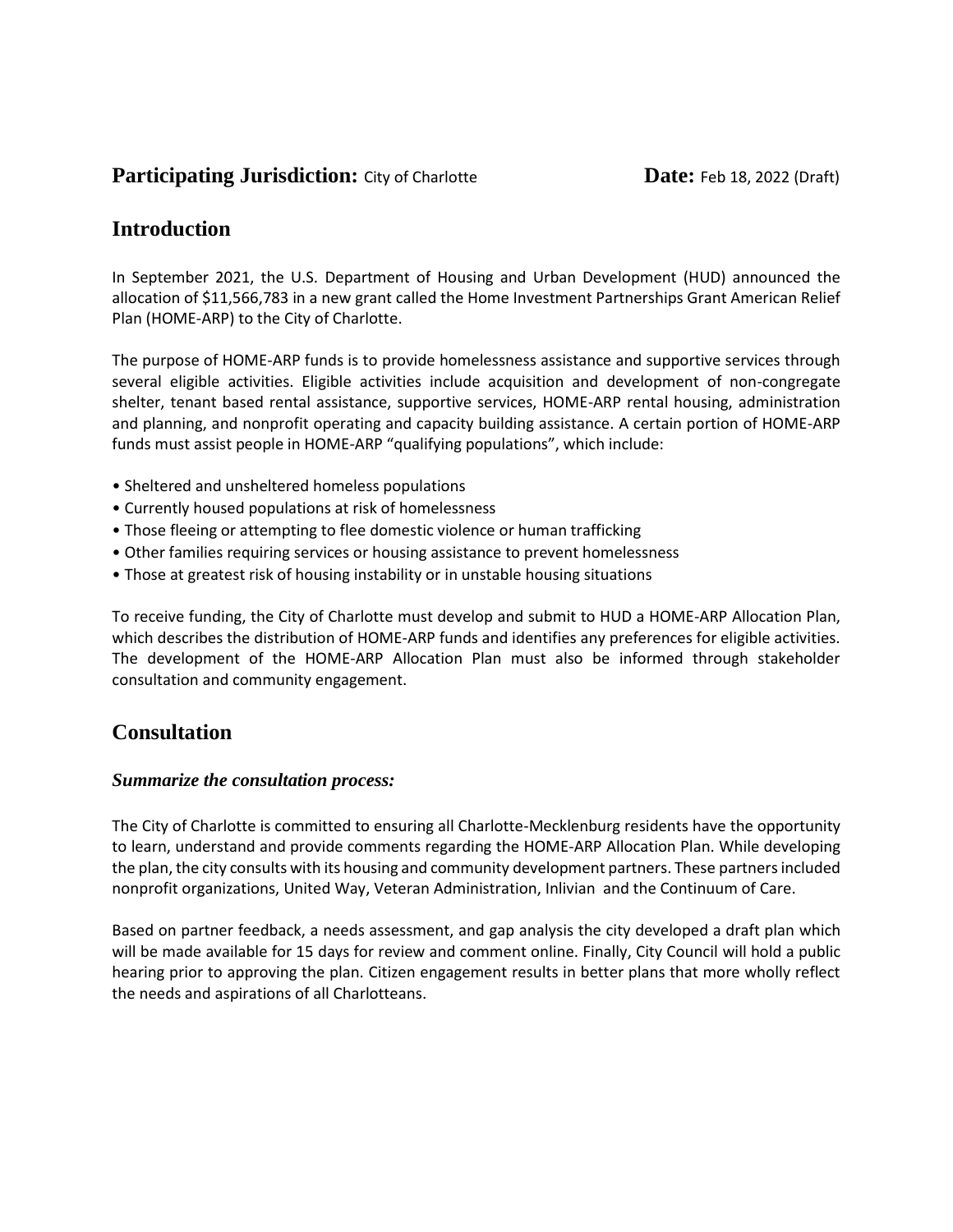# *List the organizations consulted, and summarize the feedback received from these entities.*

| <b>Agency/Org</b><br><b>Consulted</b>     | <b>Type of</b><br><b>Agency/Org</b>              | <b>Method of</b><br><b>Consultation</b> | Feedback                                                                                                                                                                                                                                                                                                                                                                                                                                                                                                                                                                                                                                                                                                                                                                                                                                                                                                                                                                                                                                                                                                                          |  |  |  |  |
|-------------------------------------------|--------------------------------------------------|-----------------------------------------|-----------------------------------------------------------------------------------------------------------------------------------------------------------------------------------------------------------------------------------------------------------------------------------------------------------------------------------------------------------------------------------------------------------------------------------------------------------------------------------------------------------------------------------------------------------------------------------------------------------------------------------------------------------------------------------------------------------------------------------------------------------------------------------------------------------------------------------------------------------------------------------------------------------------------------------------------------------------------------------------------------------------------------------------------------------------------------------------------------------------------------------|--|--|--|--|
| United Way Of<br><b>Central Carolinas</b> | Funder/Nonprofit                                 | Email                                   | Recommend funding: Eligible City<br>of Charlotte residents receiving<br>services through ESG-CV funds<br>currently funded by the City of<br>Charlotte and the State of North<br>Carolina; United Way (Program<br>Administration and Compliance),<br>Socialserve (Housing), and case<br>management agencies (existing<br>nonprofits providing ongoing<br>support); Continue to subsidize the<br>rent for eligible families to ensure<br>they have the time to continue<br>their path to self-sufficiency;<br>Continue to provide ongoing case<br>management services and<br>outpatient health services such as<br>mental health, substance use, and<br>primary healthcare along with job<br>training, life skills assistance, and<br>assisting with food insecurity;<br>Continue to provide housing<br>navigation services to clients to<br>assist with subsidy, legal<br>agreements, and landlord-tenant<br>issues; Continue to provide overall<br>program management to the<br>agencies including fiscal<br>sponsorship, direct client support,<br>grant compliance, policy work, data<br>collection, and evaluation activities. |  |  |  |  |
| Mecklenburg<br>County                     | Funder/Local<br>Government                       | Email                                   | No Comment                                                                                                                                                                                                                                                                                                                                                                                                                                                                                                                                                                                                                                                                                                                                                                                                                                                                                                                                                                                                                                                                                                                        |  |  |  |  |
| Inlivian                                  | Housing<br>Provider/PHA                          | Email                                   | No Comment                                                                                                                                                                                                                                                                                                                                                                                                                                                                                                                                                                                                                                                                                                                                                                                                                                                                                                                                                                                                                                                                                                                        |  |  |  |  |
| Veterans<br>Administration                | Housing<br>Provider/VA                           | Email                                   | No Comment                                                                                                                                                                                                                                                                                                                                                                                                                                                                                                                                                                                                                                                                                                                                                                                                                                                                                                                                                                                                                                                                                                                        |  |  |  |  |
| <b>DreamKey Partners</b>                  | Affordable<br>Housing<br>Developer/<br>Nonprofit | Email                                   | No Comment                                                                                                                                                                                                                                                                                                                                                                                                                                                                                                                                                                                                                                                                                                                                                                                                                                                                                                                                                                                                                                                                                                                        |  |  |  |  |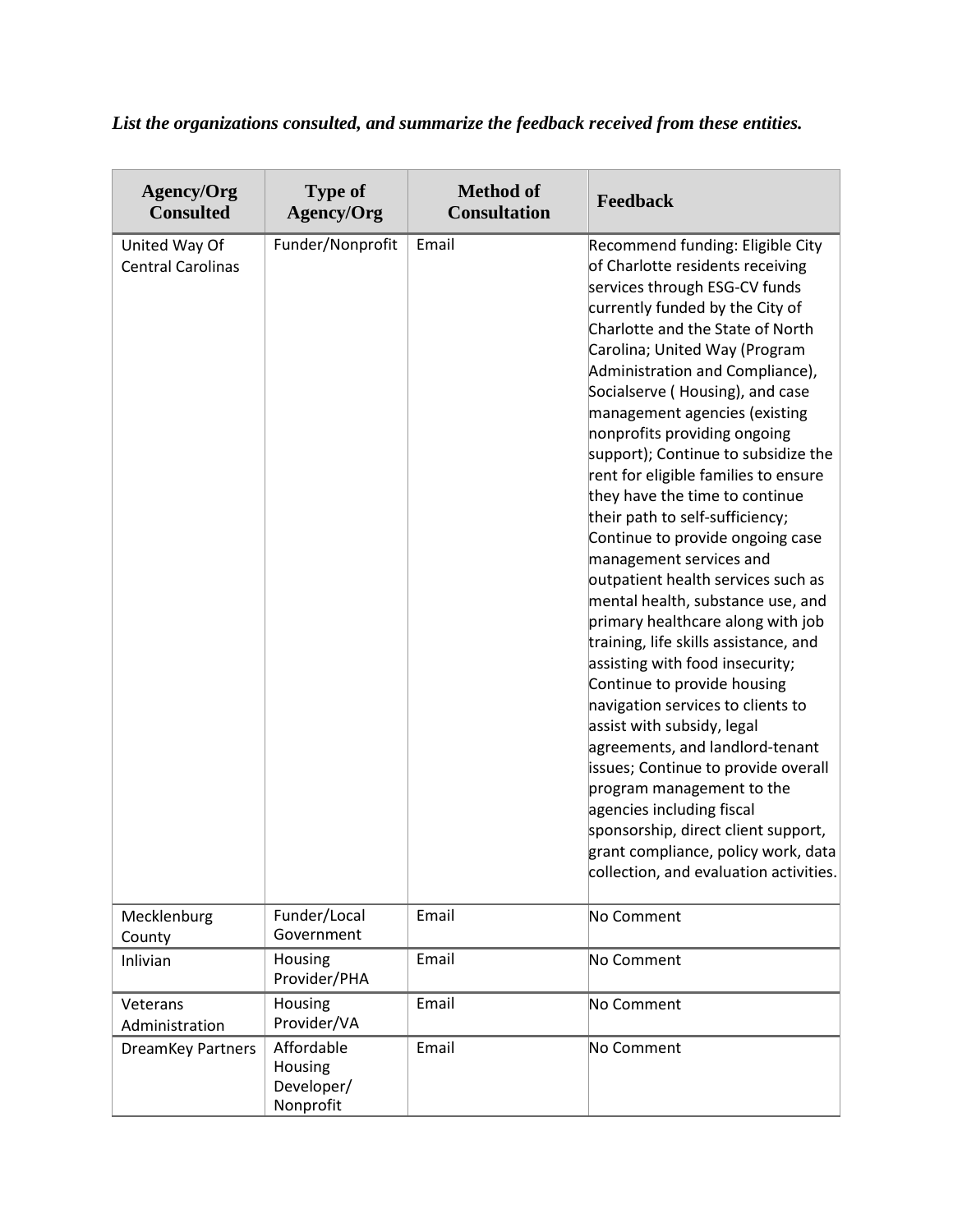| Salvation Army                                             | Service Provider/<br>Nonprofit | Email | No Comment |  |  |
|------------------------------------------------------------|--------------------------------|-------|------------|--|--|
| <b>Homeless Services</b><br><b>Network</b>                 | Community<br>Advocate          | Email | No Comment |  |  |
| Roof Above                                                 | Service<br>Provider/Nonprofit  | Email | No Comment |  |  |
| Charlotte-<br>Mecklenburg<br>Continuum of Care<br>Agencies | <b>Services Providers</b>      | Email | No Comment |  |  |

# **Public Participation**

## *Describe the public participation process, including information about and the dates of the public comment period and public hearing(s) held during the development of the plan:*

The Charlotte-Mecklenburg HOME-American Rescue Plan (ARP) Allocation Plan will be available online at <https://charlottenc.gov/HNS/Housing/Strategy/Pages/default.aspx> for public comment from February 24, 2022 through March 25, 2022.

The Charlotte City Council will hold a public hearing on the Charlotte-Mecklenburg HOME-American Rescue Plan (ARP) Allocation Plan on February 28, 2022. To sign up to speak, you will need to sign up online at<https://charlottenc.gov/CityClerk/Pages/Speak.aspx> or call 704.336.2248 for assistance.

## *Summarize the comments and recommendations received through public participation process:*

A summary of the comments and recommendations received through the public participation process will be provided at the conclusion of the public comment period.

#### *Summarize the comments or recommendations not accepted and state the reasons why:*

A summary of any comments or recommendations not accepted will be provided at the conclusion of the public comment period.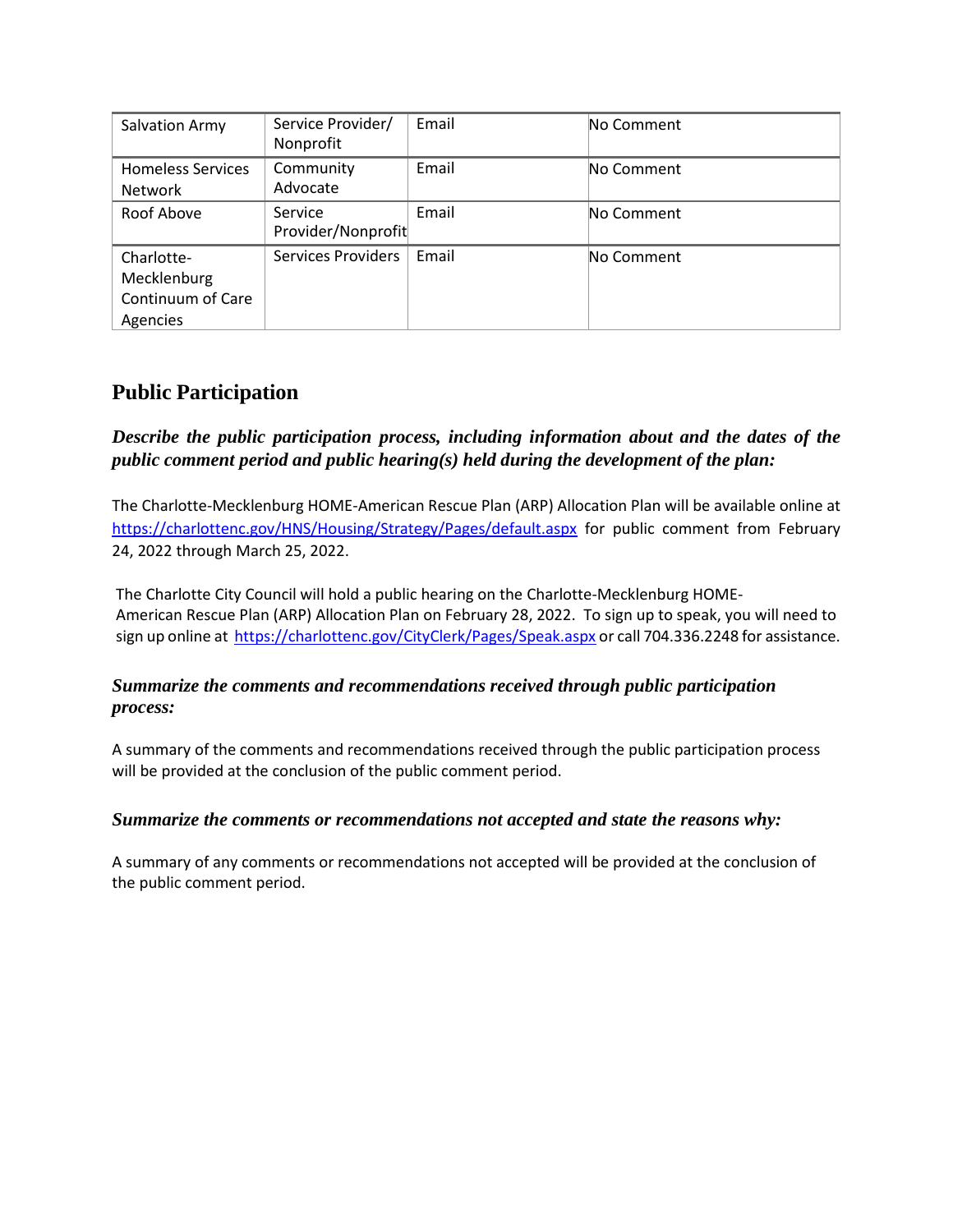#### **Needs Assessment and Gaps Analysis**

|                                    | Homeless          |               |                     |                     |              |                                                                  |                                             |                              |                                       |                     |                      |                     |                      |
|------------------------------------|-------------------|---------------|---------------------|---------------------|--------------|------------------------------------------------------------------|---------------------------------------------|------------------------------|---------------------------------------|---------------------|----------------------|---------------------|----------------------|
|                                    | Current Inventory |               |                     | Homeless Population |              |                                                                  | Gap Analysis                                |                              |                                       |                     |                      |                     |                      |
|                                    | Family            |               | Adults Only         |                     | Vet          |                                                                  |                                             |                              |                                       | Family              |                      | Adults Only         |                      |
|                                    | # of<br>Beds      | # of<br>Units | # of<br><b>Beds</b> | # of<br>Units       | # of<br>Beds | Family<br>(Househ<br>olds and<br>Individu<br>$als)$ <sup>1</sup> | Adults<br>Only<br>(Individua<br>ls)<br>als) | Children<br><i>(Individu</i> | Victims<br>of DV<br>(Individ<br>uals) | # <u>of</u><br>Beds | ₩<br>Ωf<br>Unit<br>5 | # of<br>Beds        | # <u>of</u><br>Units |
| Emergency<br>Shelter**             | 535               | 7             | 721                 | 11                  | $55*$        | 172;<br>580                                                      | 849                                         | 3                            | 71                                    | $-45$               | N/A                  | $-128$              | N/A                  |
| Transitional<br>Housing            | 103               | 25            | 215                 | 215                 | $31*$        | 彑<br>70                                                          | 170                                         | 0                            | 4                                     | N/A                 | N/A                  | N/A                 | N/A                  |
| Rapid Re-<br>Housing               | 679               | 211           | 178                 | 139                 | $36*$        | N/A                                                              | N/A                                         | N/A                          | N/A                                   | $-514^2$            | $-154^{3}$           | $-1404$             | N/A                  |
| Permanent<br>Supportive<br>Housing | 413               | 118           | 945                 | 915                 | 434*         | N/A                                                              | N/A                                         | N/A                          | N/A                                   | $-595$              | $-16^{6}$            | $-367$ <sup>7</sup> | N/A                  |
| Other<br>Permanent<br>Housing      | 264               | 87            | 47                  | 47                  | N/A          | N/A                                                              | N/A                                         | N/A                          | N/A                                   | $-112$              | $-33$                | $-37$               | N/A                  |
| Sheltered<br>Homeless              | 638               | 32            | 936                 | 226                 | 86           | 189;<br>650                                                      | 1025                                        | 3                            | 75                                    | N/A                 | N/A                  | N/A                 | N/A                  |
| Unsheltered<br>Homeless            | N/A               | N/A           | N/A                 | N/A                 | N/A          | ₫<br>O                                                           | 269                                         | 0                            | 5                                     | N/A                 | N/A                  | N/A                 | N/A                  |

Data: 2021 Point in Time Count and Housing Inventory Count

<sup>1</sup> For families, both the number of household and individuals are provided. This is because to identify the gap for permanent housing, the household is needed to align with the apartment unit (which could be a 1-bedroom or larger), rather than the number of beds. <sup>1</sup> This number reflects a proportion (81%) of the difference between the total number of individuals in families experiencing homelessness on the night of the Point-in-Time Count and the total number of individuals in families experiencing chronic homelessness on the night of the Point-in-Time Count. This calculation is based upon the assumption that 81% of households experiencing homelessness will need rapid rehousing (short-term subsidy) which is the current composition of permanent housing beds.

<sup>1</sup> This number utilizes the same proportion of currently occupied permanent housing units to beds for family households.

<sup>1</sup> This number was calculated following the same method as used for families.

<sup>5</sup> This number reflects the total number of individuals in family households experiencing chronic homelessness on the night of the Point-in-Time Count, and therefore, likely in need of Permanent Supportive Housing. Like all data from the Point-in-Time Count, this is likely an undercount of the total need.

<sup>6</sup> This number reflects the total number of family households experiencing chronic homelessness on the night of the Point-in-Time Count, and therefore, likely in need of Permanent Supportive Housing. Like all data from the Point-in-Time Count, this is likely an undercount of the total need.

<sup>7</sup> This number reflects the total number of adult individuals (not in families) experiencing chronic homelessness on the night of the Point-in-Time Count, and therefore, likely in need of Permanent Supportive Housing. Like all data from the Point-in-Time Count, this is likely an undercount of the total need.

8 Data included in this gap analysis is from the 2021 Point-in-Time Count, which reflects a snapshot of the number of people experiencing homelessness (need) and the number of beds available to temporarily and permanently house them (capacity). It is important to note that need and capacity not included as part of the Point-in-Time Count is not reflected in this data (which refers to both organizations and the time period for the rest of the year); therefore, this gap analysis represents a portion of the overall gap in the community.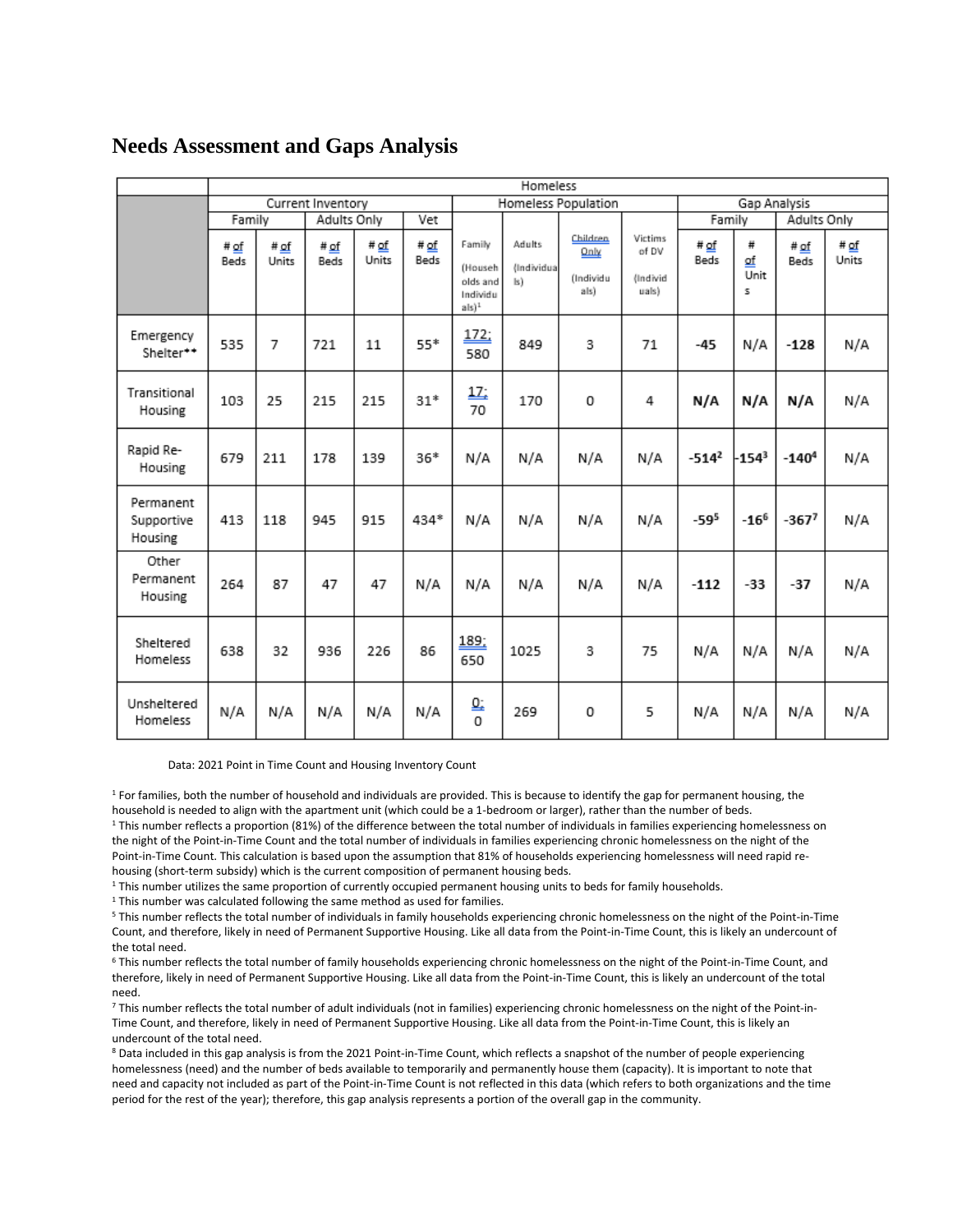#### **OPTIONAL Housing Needs Inventory and Gap Analysis Table**



The housing gap is calculated as the difference in the number of households and the number of affordable and available rental units at each level of AMI.

The gap in affordable rental housing is partly a function of rental mismatch – that is, households that are renting down in AMI level, either by necessity or by choice. In 2019, rental mismatch contributed to a gap at all levels of AMI, even at <80% AMI where there were more units (supply) than households (demand).

#### *Describe the size and demographic composition of qualifying populations within the PJ's boundaries:*

As of December 31, 2021, there are 2884 individuals experiencing homelessness in Charlotte-Mecklenburg. This total includes 1839 single individuals (of which 77 are unaccompanied youth); and 326 families (comprised of 1069 people). Included in the total of 2884 individuals are 181 homeless Veterans, and 485 individuals who are experiencing chronic homelessness. From October 2021 through December 2021, the Charlotte-Mecklenburg Coordinated Entry System reported 1,749 households seeking housing assistance of which 1,434 were from a household that were at imminent risk of homelessness or were currently experiencing homelessness.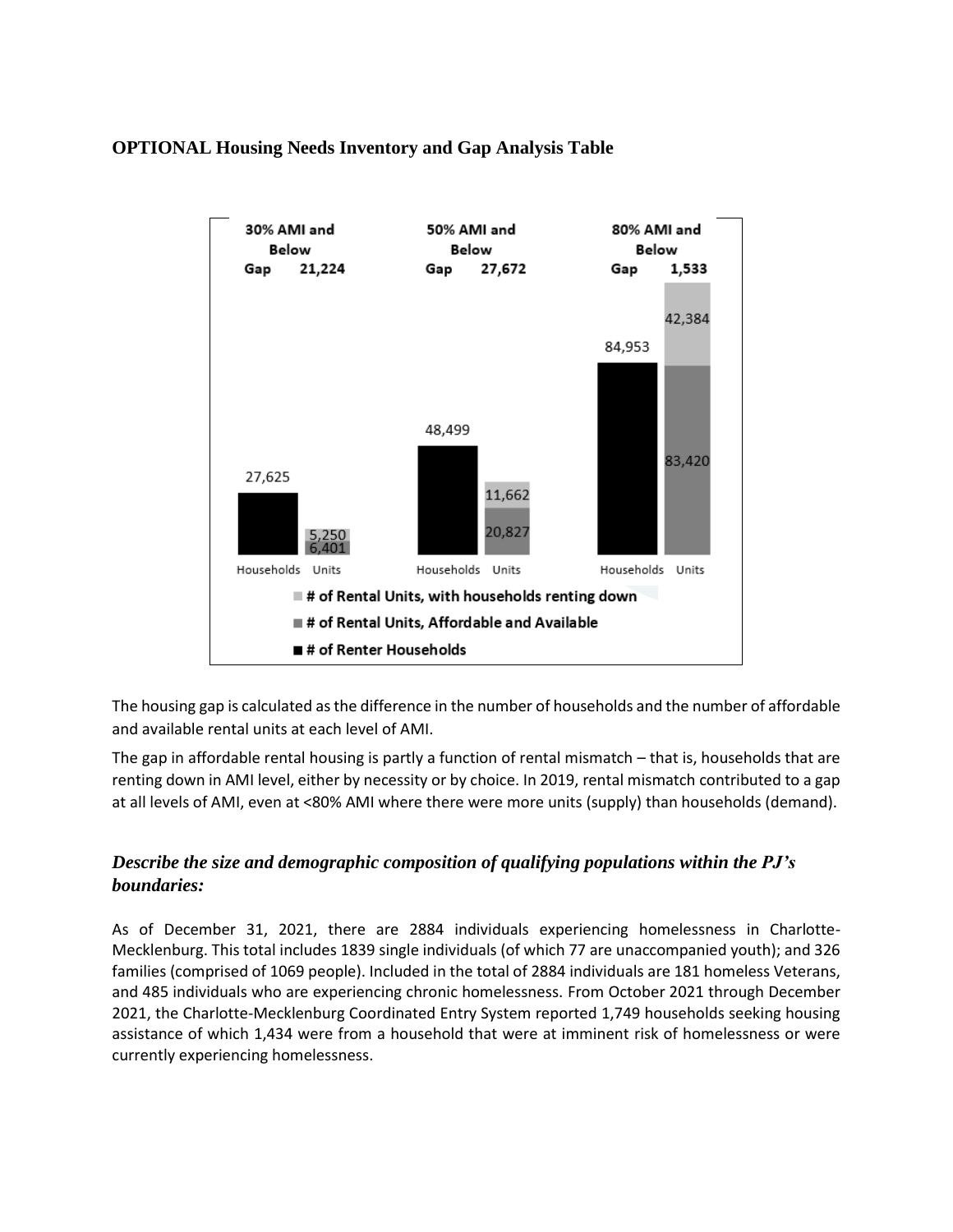In Charlotte-Mecklenburg, individuals who identify as Black/African American continue to experience homelessness at rates much higher than their proportion of the Mecklenburg County population (76% vs. 31%) while whites experience homelessness at a rate much lower than their prevalence in the population (4% vs 47%). Asian individuals have a prevalence of <1% in the homeless population but comprise 6% in overall population of Mecklenburg County. Individuals who identify as Hispanic/Latino have a prevalence of 4% in the homeless population but comprise 13% of the Mecklenburg County population. In addition, the average length of time to housing for individuals identifying as Black/African American was 405 days; this compares to 453 days for those who identified as white; and 369 days for those who identified as multiracial. For those who identified as Hispanic/Latino, the average length of time to housing was 386 days, versus 364 days for those who identify as Non-Hispanic/Non-Latino.

Between July 2020 and June 2021 83,162 renter households were determined to be cost-burdened households. Cost burdened is defined as a household spending more than 30% of their income on housing related expenses. Additionally, 13,969 formal evictions were filed with 4,836 formal evictions granted (Note: Courts did not operate on normal schedule due to COVID-19 pandemic).

## *Describe the unmet housing and service needs of qualifying populations, including but not limited to:*

- *Sheltered and unsheltered homeless population;*
- *Currently housed populations at risk of homelessness;*
- *Other families requiring services or housing assistance to prevent homelessness; and,*
- *Those at greatest risk of housing instability or in unstable housing situations:*

As detailed in the Homeless Needs Inventory and Gap Analysis, there is a direct need for housing resources for approximately 650 households with at least one child; 1,294 for adult households without children; and 80 for persons who are fleeing domestic violence in addition to being unhoused. The availability of supportive services for these households as they transition into housing can greatly enhance the transition and help ensure that households retain their housing over time. In addition to these broad housing needs, there is a significant need for additional supportive housing inventory to meet the needs of chronically homeless adult households.

COVID-19 placed unusual hardships on households leaving many in positions of past due rent/utilities, facing eviction and/or having to move. Between March 2020 – December 2021, 19,500 distressed household were assisted with the City of Charlotte's COVID-19 emergency rental, utility and deposit assistance program.

Additionally, in 2021, Charlotte- Mecklenburg identified gaps in units available for households below 30% of AMI in Mecklenburg County, as 23,022, and in the Charlotte-Concord-Gastonia NC-SC MSA, as 41,923.

*Identify and consider the current resources available to assist qualifying populations, including congregate and non-congregate shelter units, supportive services, TBRA, andaffordable and permanent supportive rental housing:*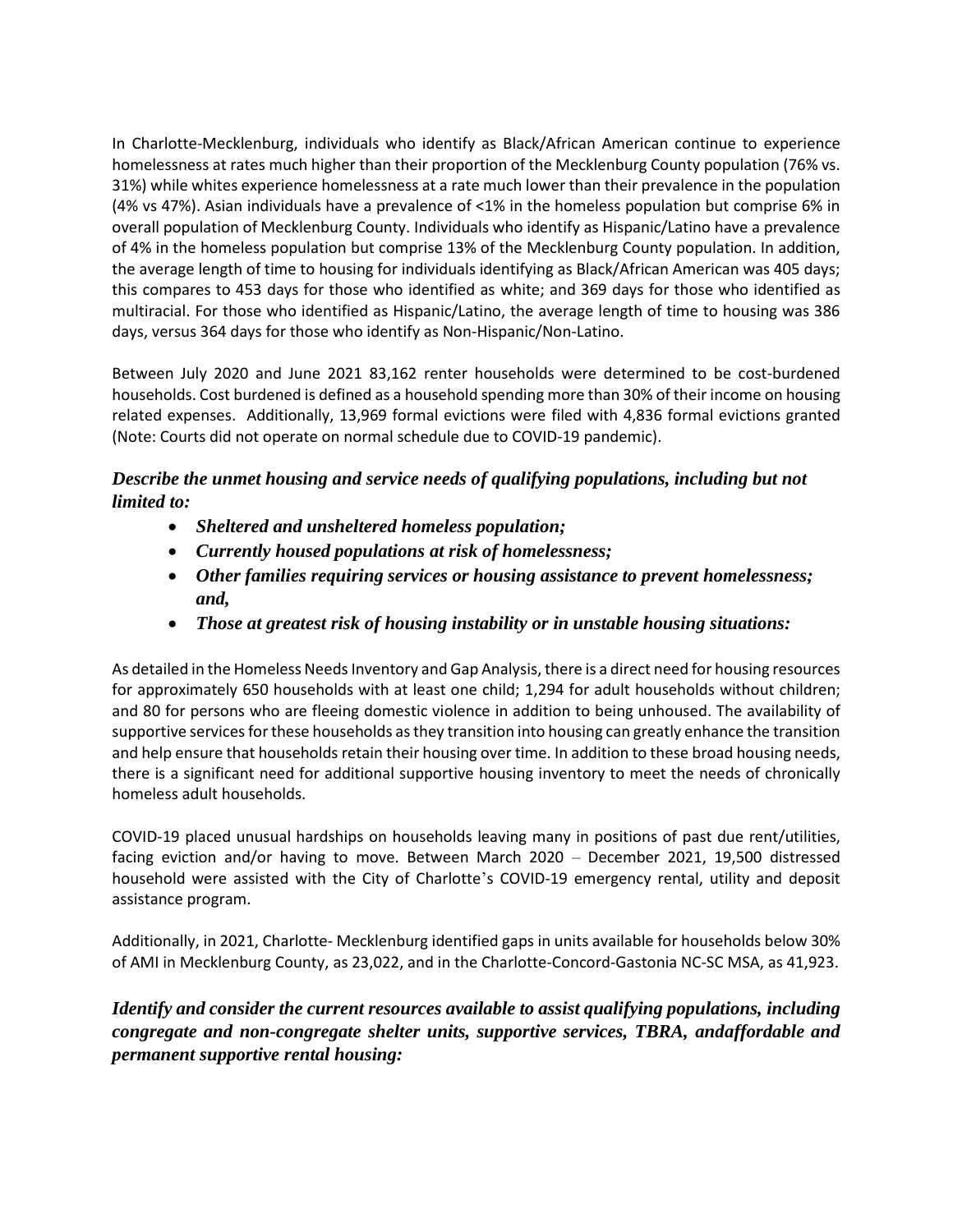Charlotte-Mecklenburg has continued to increase capacity in its crisis response system. Congregate shelters have expanded capacity in response to the COVID-19 pandemic. Non-congregate shelter options were added through local motels for clients who were highly vulnerable to COVID-19. In 2021, Charlotte-Mecklenburg had 1,673 emergency shelter beds which is an increase of 36% from 2020. This includes 120 beds for persons fleeing domestic violence. The 2021 Housing Inventory Chart shows Charlotte-Mecklenburg has 1,044 Permanent supportive housing units for chronically homeless households and 389 rapid re-housing units.

The City of Charlotte receives an annual allocation of HOME funds (\$3,191,443 in FY2021) to serve the City of Charlotte and Mecklenburg County. These funds are used to fund tenant based rental assistance, unit creation and create access to homeownership for low- and moderate-income households. The city also receives an annual allocation of Community Development Block Grant funds (\$5,952,854 in FY2021) and Emergency Solutions Grant funds (\$509,569 in FY2021) to serve households within the City of Charlotte. The annual allocation of Housing Opportunities for Persons with AIDS funds (\$3,029,512 in FY2021), a fourth funding source, is used to serve Cabarrus, Gaston, Iredell, Lincoln, Mecklenburg, Rowan and Union (NC), and Chester, Lancaster, and York (SC) counties. This funding is used to provide comprehensive housing services for persons living with HIV/AIDS and their families.

#### *Identify any gaps within the current shelter and housing inventory as well as the service delivery system:*

Charlotte-Mecklenburg continues to struggle with resources available and affordable to households with low incomes, experiencing homelessness or at risk of homelessness.

As noted above, emergency shelter beds increased capacity in 2021, however even these resources are insufficient to meet the needs for all unsheltered households in our community. Also, without additional housing resources, households who can secure an emergency shelter bed are finding it difficult to successfully exit to affordable, permanent housing.

One of the largest gaps in the Charlotte-Mecklenburg is a need for permanent supportive housing units that includes ongoing subsidy and supportive services. In December 2021, in Charlotte-Mecklenburg, 485 persons met HUD's definition of chronically homeless.

In Charlotte-Mecklenburg, real estate prices continue to out-pace wages. In 2021, it would take an individual making minimum wage (7.25/hr.) working 116 hours per week to afford a 1-bedroom unit at fair market rent. What limited inventory is available is leased or sold quickly and very often leaves those with more limited financial resources without housing options. Even households with housing choice vouchers often struggle to identify housing resources even with the assistance of landlord engagement and landlord incentives. The need for additional inventory of affordable housing, particularly for persons with limited means or transitioning out of homelessness, is a significant need in the community. Ongoing supportive services for households who are transitioning out of homelessness is critical to long-term housing stability and preventing returns to homelessness.

Supportive services are funded through a variety of sources including HUD Continuum of Care, Emergency Solutions Grant and HOPWA. Healthcare funding and other mainstream resources are leveraged to provide supportive services to persons connected to housing programs. The Charlotte-Mecklenburg Continuum of Care follows a Housing First approach where supportive services are voluntary and driven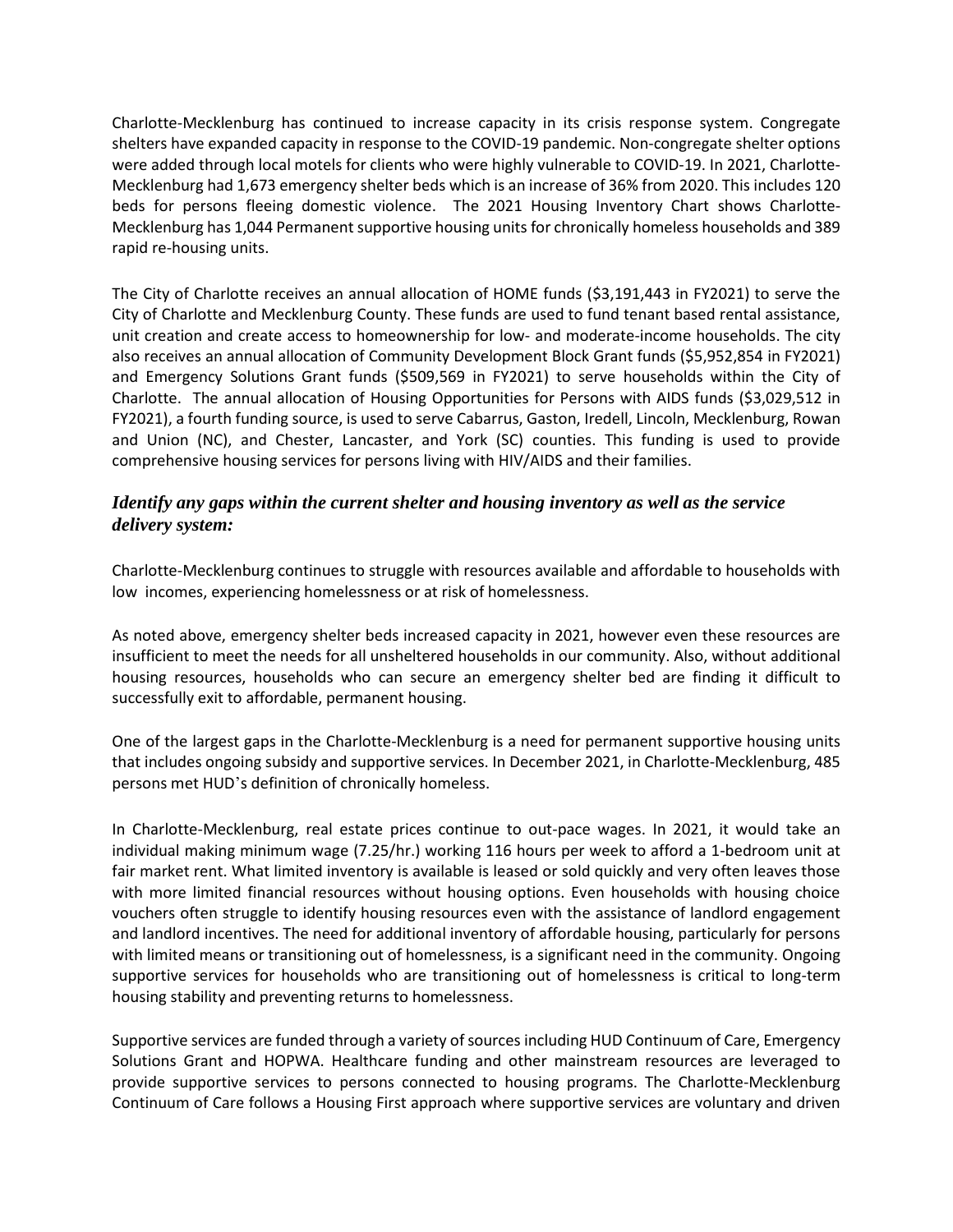by each household's specific service needs with a focus on housing stability and retention. Voluntary services include substance use treatment and counseling, behavioral health treatment, medical care, employment and educational services, life skills, assistance with obtaining benefits, in-home supportive services and general case management focused on maintaining stable housing. Dedicated supportive services that are flexible to meet the needs of tenants are a needed resource for new supportive housing units.

## *Identify the characteristics of housing associated with instability and an increased risk of homelessness if the PJ will include such conditions in its definition of "other populations" as established in the HOME-ARP Notice:*

The City of Charlotte has not established any preferences to one or more qualifying populations or a subpopulation within one or more qualifying population currently.

#### *Identify priority needs for qualifying populations:*

The priority needs among the qualifying populations are affordable, supportive housing, as well as supportive services including landlord/tenant liaison, street outreach and substance abuse treatment.

#### *Explain how the level of need and gaps in its shelter and housing inventory and servicedelivery systems, based on the data presented in the plan, were determined:*

The City of Charlotte consulted with the local Continuum of Care around the local needs and gaps. The Charlotte-Mecklenburg Housing & Homeless Dashboard and 2021 State of Housing Instability and Homelessness Report provided additional data.

# **HOME-ARP Activities**

## *Describe the method for soliciting applications for funding and/or selecting developers, service providers, subrecipients and/or contractors and whether the PJ will administer eligible activities directly:*

The City of Charlotte released a Request for Proposals (RFP) for experienced non-profit agencies to provide rental assistance, supportive services and/or develop rental units/non-congregate shelters for HOME-ARP qualifying populations. The RFP was posted to the City's Housing website at: <http://charlottenc.gov/HNS/Housing/RFP/Pages/Requests%20For%20Proposals.aspx> and the NC Interactive Purchasing (IPS) site at [http://www.ips.state.nc.us.](http://www.ips.state.nc.us/) Additionally, the Charlotte-Mecklenburg Continuum of Care distributed the RFP via their email and weekly digest. Prior to the release of the RFP, Charlotte City Council designated HOME-ARP funds to be used for substance use services. Charlotte Rescue Mission will be providing these services. The City of Charlotte will not administer any eligible activities directly.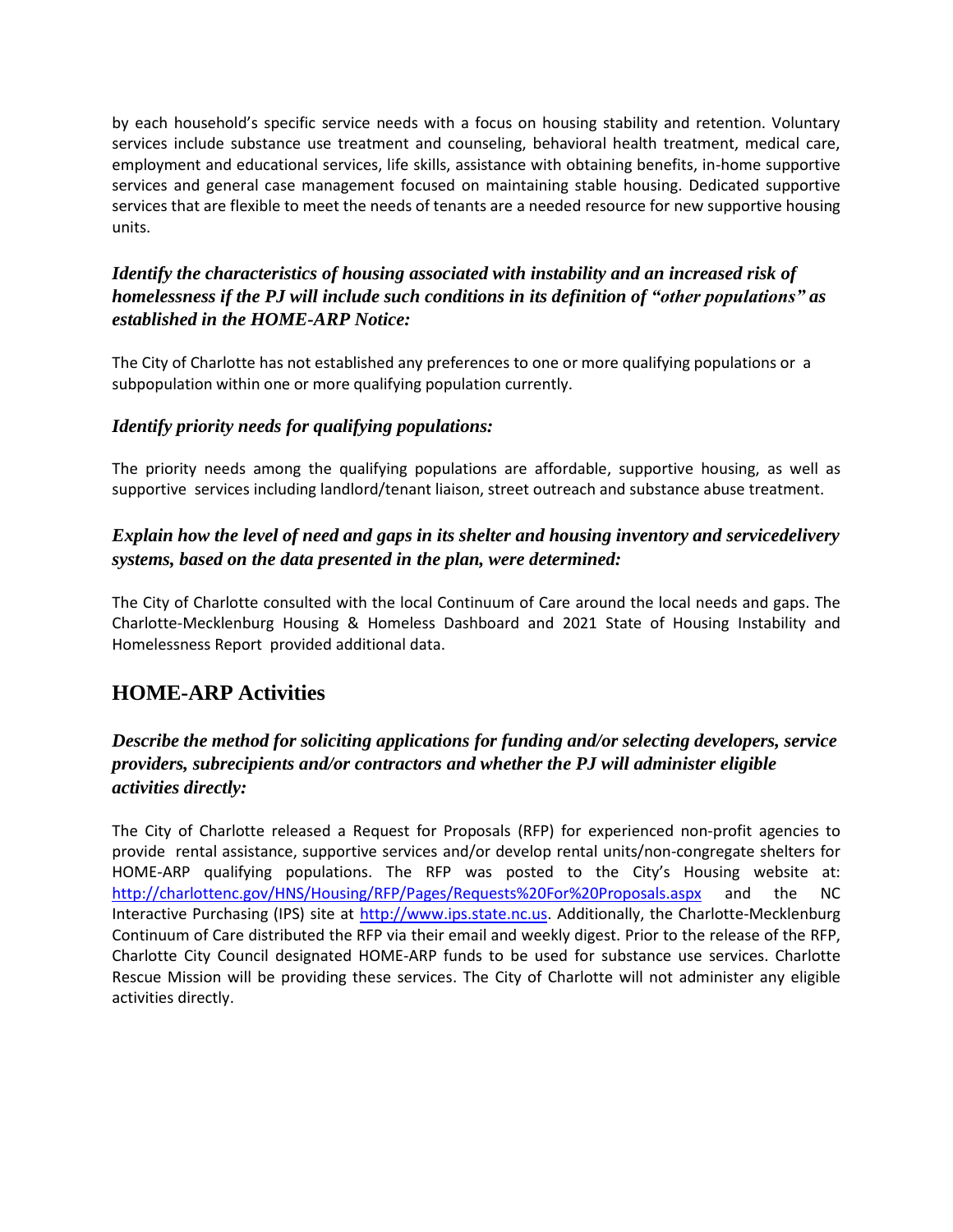*If any portion of the PJ's HOME-ARP administrative funds were provided to a subrecipient orcontractor prior to HUD's acceptance of the HOME-ARP allocation plan because the subrecipient or contractor is responsible for the administration of the PJ's entire HOME-ARPgrant, identify the subrecipient or contractor and describe its role and responsibilities in administering all of the PJ's HOME-ARP program:*

N/A

#### **Use of HOME-ARP Funding**

|                                                            | <b>Funding Amount</b> | ent of the Grant atutory Limit |     |
|------------------------------------------------------------|-----------------------|--------------------------------|-----|
| <b>Supportive Services</b>                                 | 5,089,385             |                                |     |
| Acquisition and Development of Non-<br>Congregate Shelters |                       |                                |     |
| Tenant Based Rental Assistance (TBRA)                      | 5,320,720             |                                |     |
| Development of Affordable Rental Housing                   |                       |                                |     |
| Non-Profit Operating                                       |                       | 0 %                            | 5%  |
| Non-Profit Capacity Building                               |                       | 0 %                            | 5%  |
| Administration and Planning                                | 1,156,678             | 10 %                           | 15% |
| <b>Total HOME ARP Allocation</b>                           | \$11,566,783          |                                |     |

*Additional narrative, if applicable:*

N/A

## *Describe how the characteristics of the shelter and housing inventory, service delivery system, and the needs identified in the gap analysis provided a rationale for the plan to fund eligible activities:*

Charlotte has identified activities that will assist the vulnerable individuals and families in our community. The gaps analysis identified the lack of permanent supportive housing units as one of the major gaps in the Charlotte system. 46% of the HOME-ARP funding is proposed for tenant based rental assistance which will allow the community to provide an option for households in need of permanent housing. This use will also help fill the gap of too few housing vouchers to meet the needs in Charlotte. TBRA will provide four years of rental assistance while the households work with case managers to develop permanent housing plans. 44% of the funding is proposed to provide supportive services for qualify populations to prevent homelessness, or to enable qualifying households to obtain and maintain housing. These services will include case management, substance use treatment services, housing search and counseling, and landlord/tenant liaison.

# **HOME-ARP Production Housing Goals**

The City of Charlotte does not intend to use HOME-ARP funds to produce rental housing units.